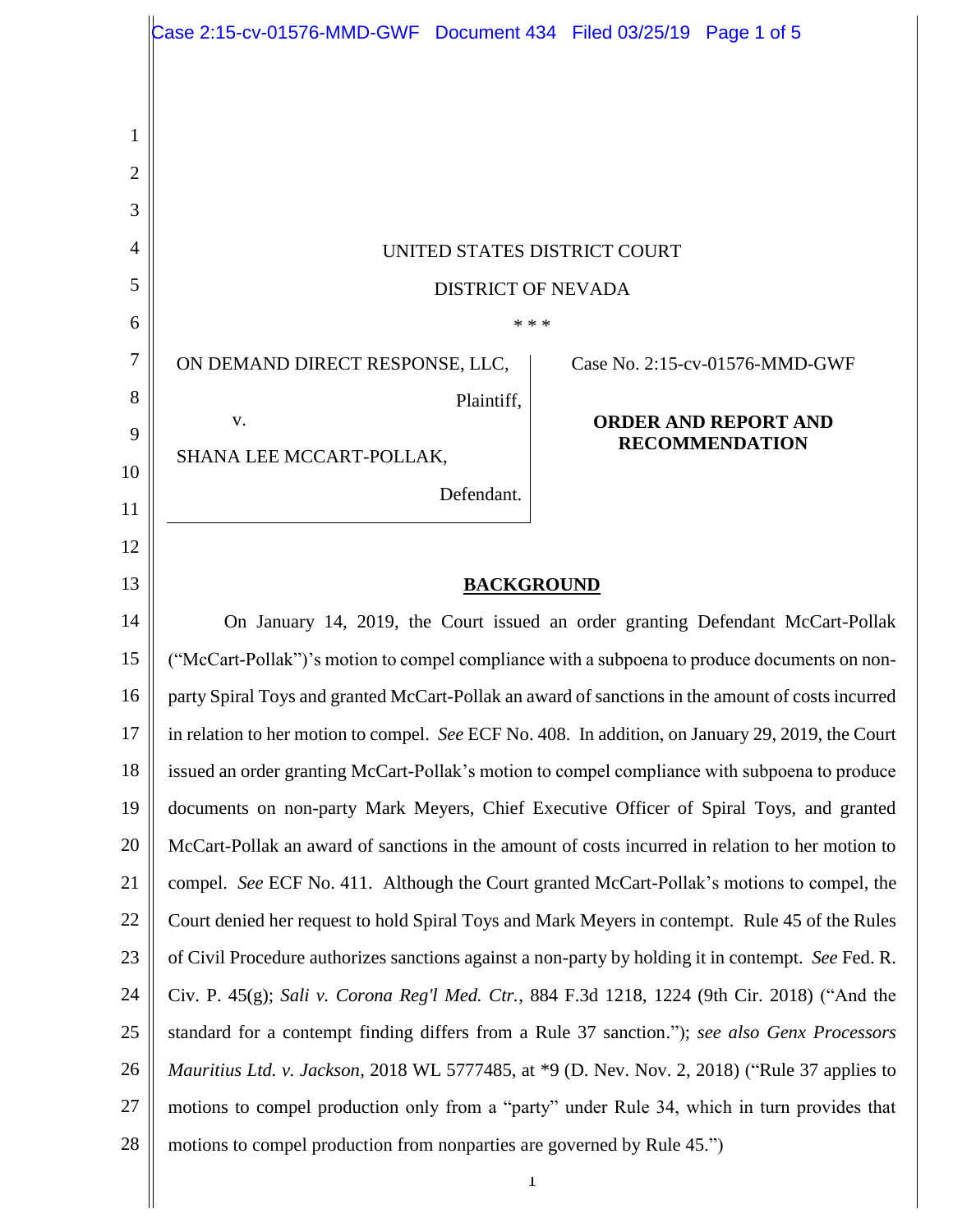1

2

3

4

5

- The award of costs to McCart-Pollak was, therefore, granted in error. The Court hereby withdraws its grant of costs to McCart-Pollak for expenses incurred in relation to her motions to compel compliance with a subpoena to produce documents on non-parties Spiral Toys and Mark Meyers.
	- **DISCUSSION**

6 7 8 9 10 11 12 13 14 15 16 17 18 The subpoenas to produce documents to Spiral Toys and to Mark Meyers are governed by Rule 45 of the Federal Rules of Civil Procedure. Pursuant to Rule  $45(g)$ , a court may "hold in contempt a person who, having been served, fails without adequate excuse to obey the subpoena or an order related to it." *Poly-Med, Inc. v. Novus Sci. PTE Ltd.*, 2017 WL 2291942, at \*2 (S.D. Cal. May 25, 2017). The party moving for contempt has the burden to establish by clear and convincing evidence that the contemnor has violated a clear and specific court order. *Forsythe v. Brown*, 281 F.R.D. 577, 587 (D. Nev. 2012), report and recommendation adopted, 2012 WL 1833393 (D. Nev. May 18, 2012). If the moving party establishes by clear and convincing evidence that the contemnor violated a clear and specific court order, then the burden shifts to the contemnor to show that he or she took every reasonable step to comply and to explain why compliance was not possible. *Id*. To assess the extent to which the contemnor has taken "every reasonable step" to comply with the court order, the court can consider "(1) a history of noncompliance and (2) failure to comply despite the pendency of a contempt motion." *Id.* 

19 20 21 22 23 24 "Sanctions for civil contempt may be imposed to coerce obedience to a court order, or to compensate the party pursuing the contempt action for injuries resulting from the contemptuous behavior, or both." Taddeo v. Am. Invsco Corp., 2015 WL 751072, at \*2 (D. Nev. Feb. 20, 2015) (quoting *Gen. Signal Corp. v. Donallco, Inc.,* 787 F.2d 1376, 1380 (9th Cir.1986)). The civil contempt power of a magistrate judge regarding failure to abide by a discovery order is governed by 28 U.S.C. § 636(e), which provides as follows:

25 26 27 the magistrate shall forthwith certify the facts to a judge of the district court and may serve or cause to be served upon any person whose behavior is brought into question under this section an order requiring such person to appear before a judge of that court upon a day certain to show cause why he should not be adjudged in contempt by reason of the facts so certified.

28 *See* 28 U.S.C. 636(e)(6)(B)(iii)(2013).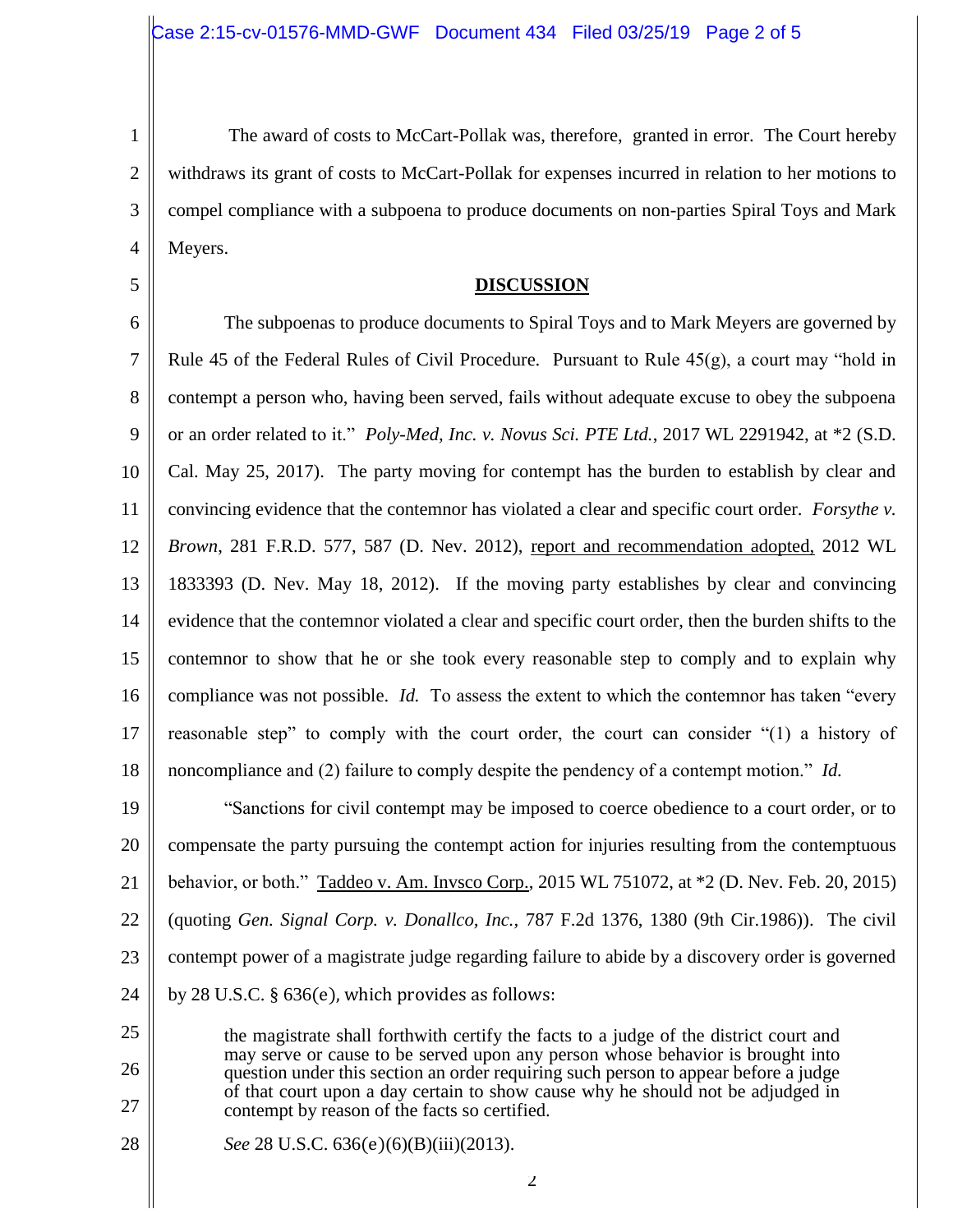1

## **I. Certification of Facts as to Spiral Toys**

2 3 Pursuant to 28 U.S.C § 636(e), the undersigned certifies the following facts that appear to provide grounds for a finding of civil contempt against non-party Spiral Toys:

4 5 6 1. That on October 24, 2018, McCart-Pollak served a subpoena for the production of documents on the registered agent of non-party Spiral Toys. The subpoena required Spiral Toys to produce documents on November 13, 2018.

7 8 2. That Spiral Toys failed to serve any objection to the subpoena and did not appear as designated in the subpoena.

9 10 3. That Spiral Toys did not produce documents in response to the subpoena for the production of documents.

11 12 4. That Spiral Toys failed to file an opposition to Plaintiff's motion to compel (ECF No. 399) compliance with the subpoena.

13 14 15 16 17 18 19 Based on the foregoing and for good cause appearing, the undersigned Magistrate Judge finds that non-party Spiral Toys should be held in civil contempt. It is recommended that the district court enter an order regarding Spiral Toys as follows (1) finding Spiral Toys in civil contempt for failing without adequate excuse to obey the subpoena served upon it by McCart-Pollak on October 24, 2018; and (2) ordering Spiral Toys to pay McCart-Pollak's reasonable costs for bringing her motion to compel in the amount of \$18.81. *See McCart-Pollak's Application for Costs* (ECF No. 410).

20

## **II. Mark Meyers**

21 22 23 24 25 26 27 28 On November 14, 2018, McCart-Pollak served a subpoena on Mark Meyers, CEO, of Spiral Toys. *See Motion to Compel* (ECF No. 405), 3. McCart-Pollak argues that Mr. Meyers failed to produce sales and royalty records for 2014, 2016, 2017, and 2018 and did not produce email records from April 2012 to June 2013 because the emails were corrupt. *Id.* at Exhibits 2, 5. McCart-Pollak requested that the Court compel Mr. Meyers to comply with the subpoena and to hold Mr. Meyers in contempt. Mr. Meyers failed to respond to McCart-Pollak's motion to compel and on January 29, 2019, the Court granted McCart-Pollak's motion to compel and granted her costs legitimately incurred in relation to her motion to compel.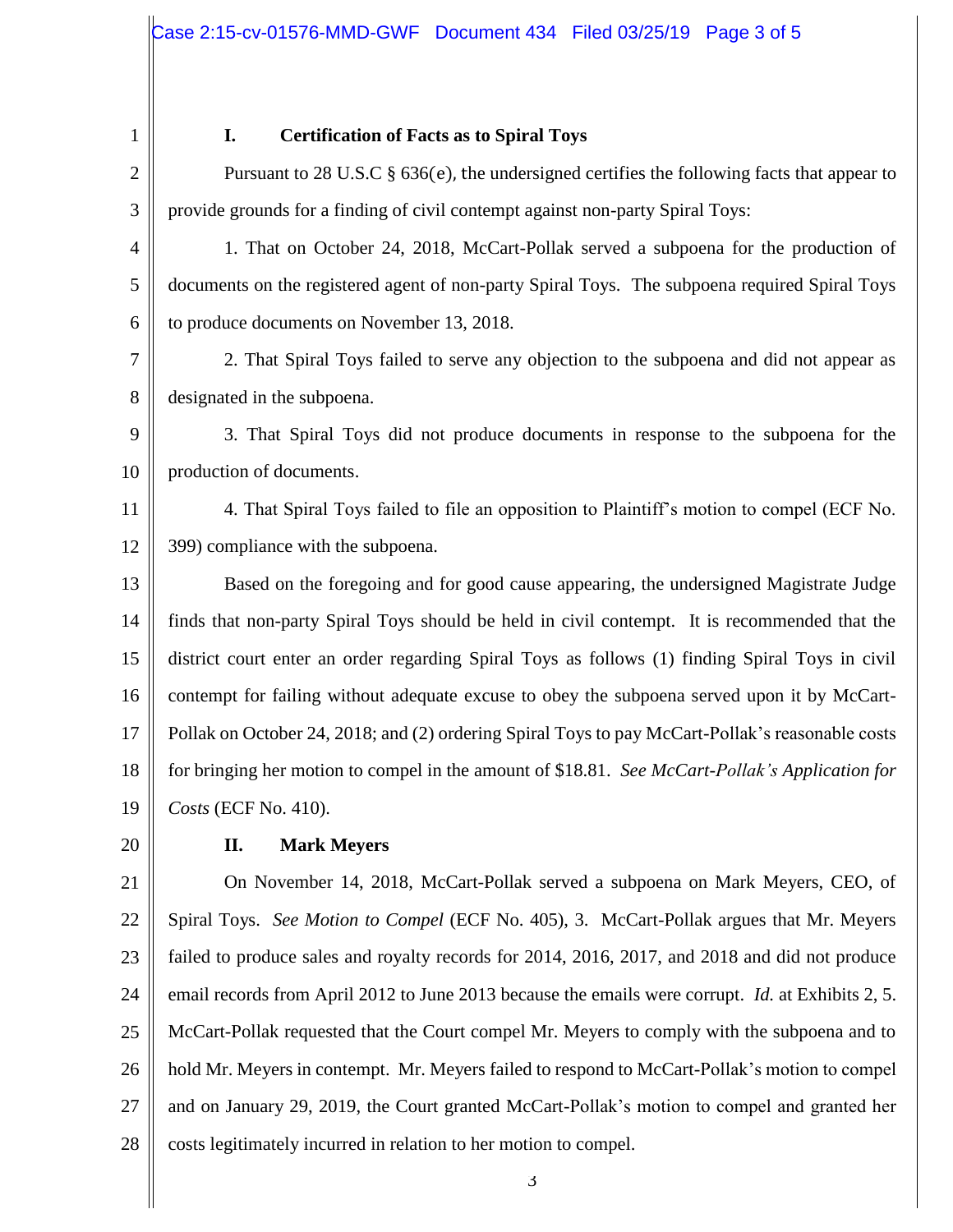## Case 2:15-cv-01576-MMD-GWF Document 434 Filed 03/25/19 Page 4 of 5

1 2 3 4 5 6 7 8 9 10 McCart-Pollak filed an application for costs (ECF No. 414) as instructed by the Court on February 6, 2019. On February 14, 2019, Mr. Meyers filed his Opposition (ECF No. 416) and request to deny costs. Mr. Meyers states that he is no longer an employee of Spiral Toys and that he has previously participated in document production and depositions as it relates to this matter. He argues that McCart-Pollak's requests are duplicative and that he has produced all responsive documents that he has in his possession. He further states that the address listed in the subpoena served upon him "was not a place of business and due to Meyers experience with Ms. Pollak, Meyers did not feel that it was appropriate to come to a residential address on Hollywood Blvd." *See Opposition* (ECF No. 416), 4. As a result, he mailed and provided electronic versions of responsive documents to McCart-Pollak.

11 12 13 14 15 16 17 18 19 20 21 22 23 "A nonparty's failure to timely make objections to a Rule 45 subpoena ... generally requires the court to find that any objections have been waived." *Martinez v. City of Avondale*, 2013 WL 5705291, at \*3 (D. Ariz. Oct. 18, 2013) (citing *Moon v. SCP Pool Corp.*, 232 F.R.D. 633, 636 (C.D. Cal. 2005)). However, in unusual circumstances and for good cause, the failure to act timely will not bar consideration of objections to a Rule 45 subpoena. *Moon*, 232 F.R.D. at 636. For instance, in circumstances where the subpoena is overbroad on its face and exceeds the bounds of fair discovery and if the subpoenaed witness is a non-party acting in good faith, courts have found unusual circumstances. *Id*. *See also McCoy v. Sw. Airlines Co.*, 211 F.R.D. 381, 385 (C.D. Cal. 2002); *American Elec. Power Co. v. United States,* 191 F.R.D. 132, 136 (S.D.Oh.1999). In light of the nature of the subpoena served on Mr. Meyers and his representations of good faith, the undersigned recommends that the district court partially grant McCart-Pollak's request for contempt and issue an order to show cause why contempt sanctions should not be entered against Mr. Meyers. Accordingly.

24 25 26 27 **IT IS HEREBY ORDERED** that the Court hereby withdraws its grant of costs to McCart-Pollak for expenses incurred in relation to her motions to compel compliance with a subpoena to produce documents on non-parties Spiral Toys and Mark Meyers according to the provisions herein.

28

. . .

4